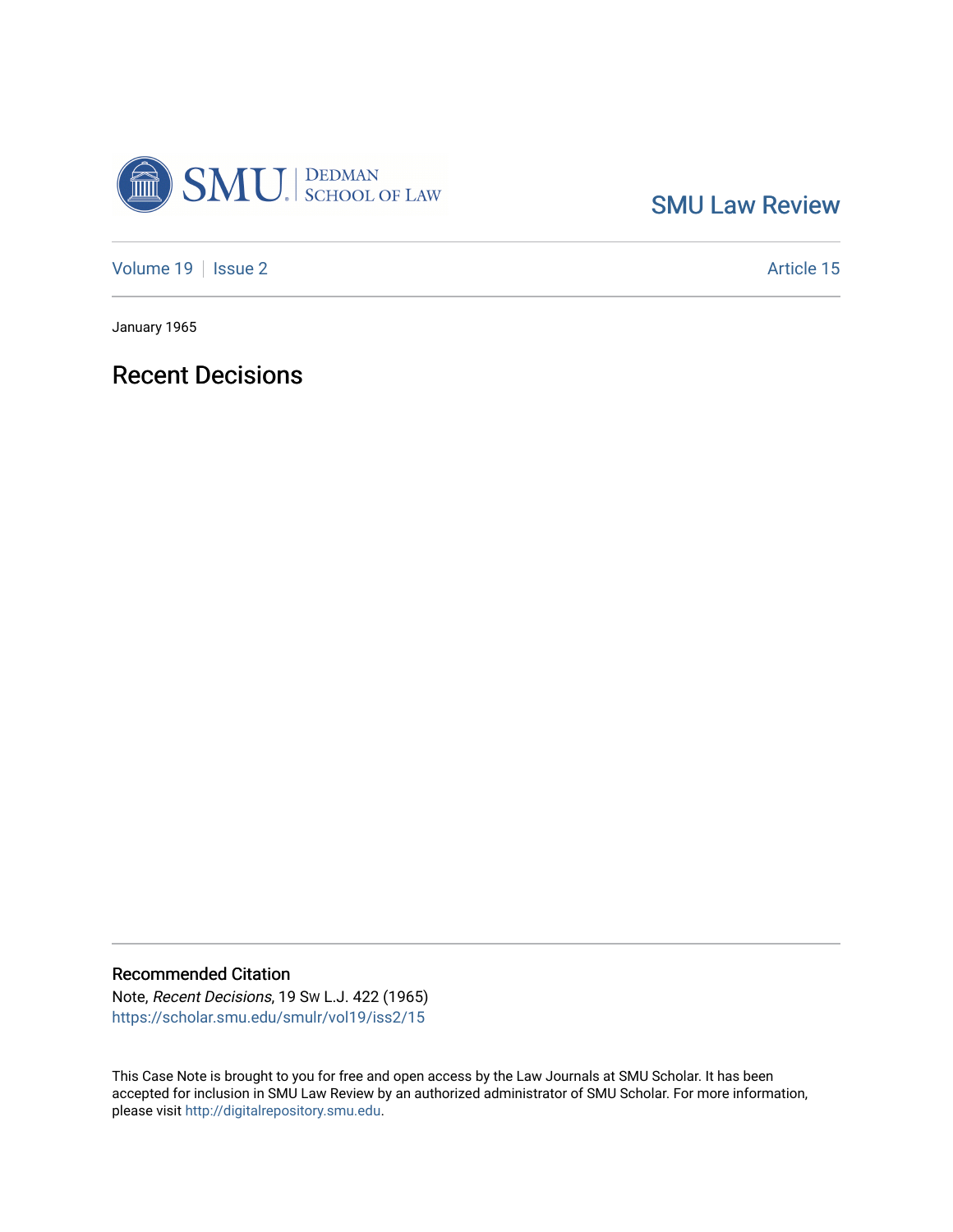# **RECENT DECISIONS**

# **Conflict of Laws** - Discovery - Law Determining Existence of Privilege

Plaintiff instituted suit in California claiming that defendantpublisher had libeled him in a magazine article. The California trial judge entered an order allowing plaintiff to take the deposition of the writer of the allegedly libelous article. The deposition was taken in defendant's New York office. During the deposition the writer refused to disclose the source of his information, claiming that such information was privileged. The plaintiff petitioned the federal district court in New York to obtain an order requiring the writer to answer. The court recognized that under the law of California the disputed matter was privileged but that under the law of New York no such privilege exists. *Held:* Although the law and public policy of the place of the deposition usually determines the existence and scope of a privilege, where the state in which the trial is being held has a strong public policy favoring a certain privilege and where the state in which the deposition is being taken recognizes no such privilege, the law of the place of the trial will govern. *Application of Cepeda,* 233 F. Supp. 465 (S.D.N.Y. 1964).

Although there has been much controversy and confusion over the issue in the past,' the most recent decisions are uniform in holding that the federal courts, when exercising diversity jurisdiction, will apply the state law in determining the existence of an asserted privilege.' When this rule is followed, as it was in the instant case, serious conflict of laws questions may be encountered. Often it is necessary to take a deposition in a state other than the one in which the suit is pending, and the privileges which are available to a deponent vary greatly from state to state.' The federal courts are, of course, required to follow the choice of law rule established by an authoritative state court decision if one is available,<sup>4</sup> but such precedents are, as yet, relatively few.

<sup>&</sup>lt;sup>1</sup>4 Moore, Federal Practice § 26.23[9] (1963); Louisell, *Confidentiality*, *Conformity*<br>and *Confusion: Privileges in the Federal Court Today*, 31 Tul. L. Rev. 101 (1956).<br><sup>2</sup> See *e.g.*, Krizak v. W. C. Brooks & Sons, 3

Mut. Life Ins. Co. v. Brei, **311 F.2d** 463 **(2d** Cir. **1962);** Boyd v. Wrisley, 228 **F.** Supp. **9** (W.D. Mich. 1964); United States v. Becton Dickerson **&** Co., 212 **F.** Supp. **92 (D.N.J. 1962). '8** Wigmore, Evidence **§ 2286** (McNaughton Rev. **1961). <sup>4</sup> Klaxon Co.** v. Stentor Elec. **Mfg. Co., 313 U.S. 487** (1941).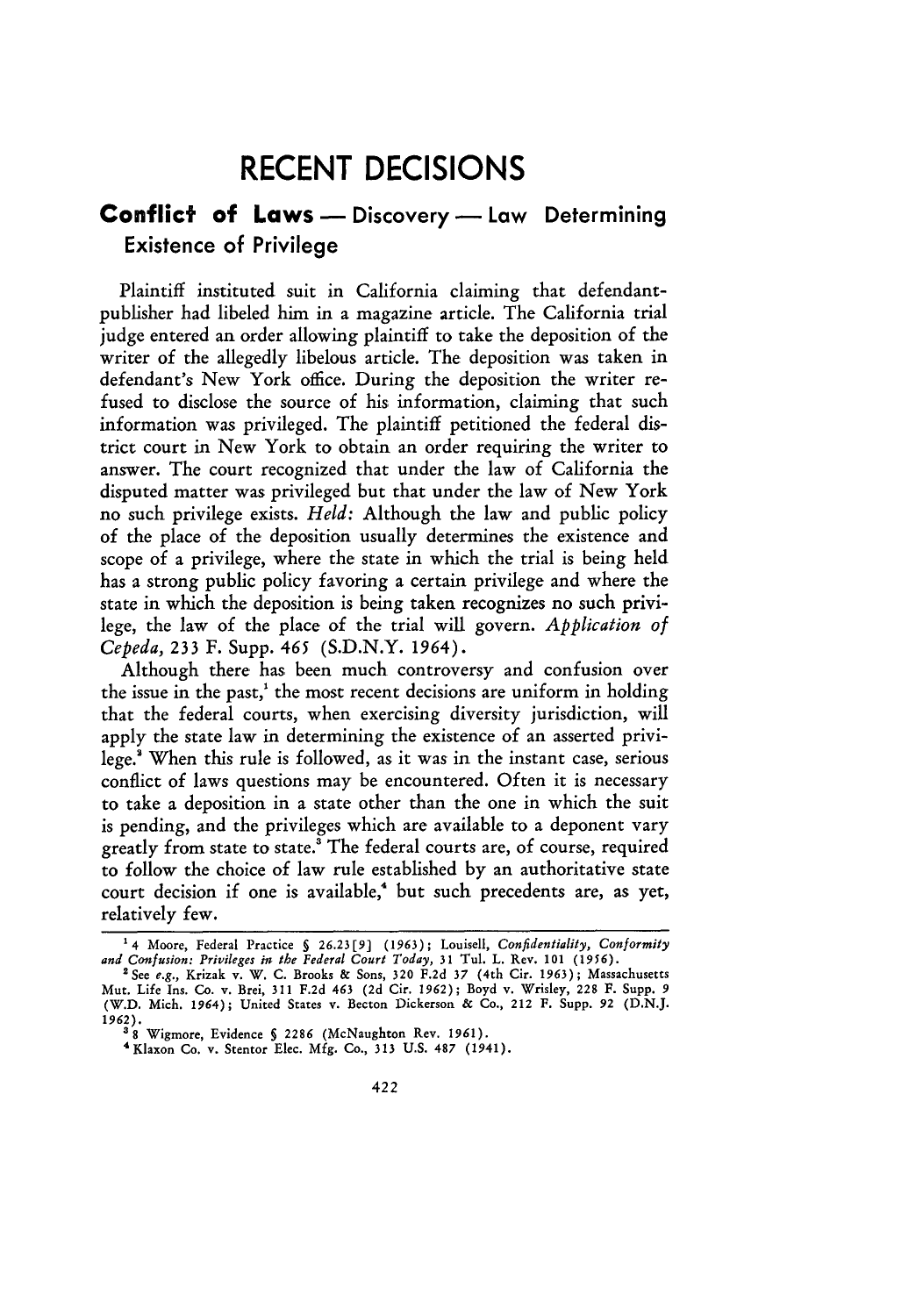Most of the courts which have been faced with the problem have held that in the usual case the law of the state in which the deposition is being taken will be applied.! The holding of the court in the instant case represents a departure from this rule on public policy grounds. The court reasoned that since the state in which the suit was pending had a strong public policy favoring the privilege being invoked by the deponent and since the state where the deposition was being taken had no policy either opposing or favoring such a **privi**lege, the policy of the state in which the trial was being held should be recognized and applied. The court felt that this holding had support in the well-established general principle that the law of the place of the trial governs the admissibility of evidence.<sup>6</sup>

Although the holding in the instant case may not constitute a substantial precedent for future adjudications, it does deal with a recurring problem which must be considered in selecting the most favorable forum for the institution of suit and the taking of depositions.'

*R.B.L.*

# **Constitutional Law -** Trial **by** Jury **-** Right of **Waiver Conditional**

Petitioner, the defendant in a federal mail fraud prosecution, waived trial **by** jury. Federal criminal procedure rule **23** (a) 1 allows a nonjury trial if three conditions are met: **(1)** waiver **by** the defendant in writing, (2) approval by the court and **(3)** consent of the government. Here the government refused consent, and defendant was tried **by** a jury and convicted. He appealed, contending that the Constitution guarantees not only an unconditional right to jury trial but also an equal right to waive jury trial. *Held:* The Constitution does not confer a right upon the accused to elect between a jury and a nonjury trial and rule **23** (a) sets forth a reasonable procedure for waiver **of** jury trial. *Singer v. United States, 85* Sup. Ct. **783** *(1965).*

Unconditional right to trial by jury is embedded in this country's

**'Fed. R. Crim. P. 23 (a).**

**<sup>&#</sup>x27;Palmer v. Fisher, 228 F.2d 603 (7th Cir.** *1955), cert. denied,* **351 U.S.** *965 (1956);* Ex parte Sparrow, 14 F.R.D. 351 (N.D. Ala. 1953); Application of Franklin Washington<br>Trust Co., 1 Misc. 2d 697, 148 N.Y.S.2d 731 (Sup. Ct. 1956); but see Metropolitan Life Ins. **Co.** v. Kaufman, **104 Colo. 13, 87 P.2d 758 (1939).**

**s 1 Wigmore,** Evidence **§** *5* **(3d ed. 1940);** Restatement, Conflict **of Laws §** *597* **(1934). "For a** discussion **of the** problems presented **by** the **principal case,** see Comment, **23 U. Chi. L.** Rev. **704** *(1956).*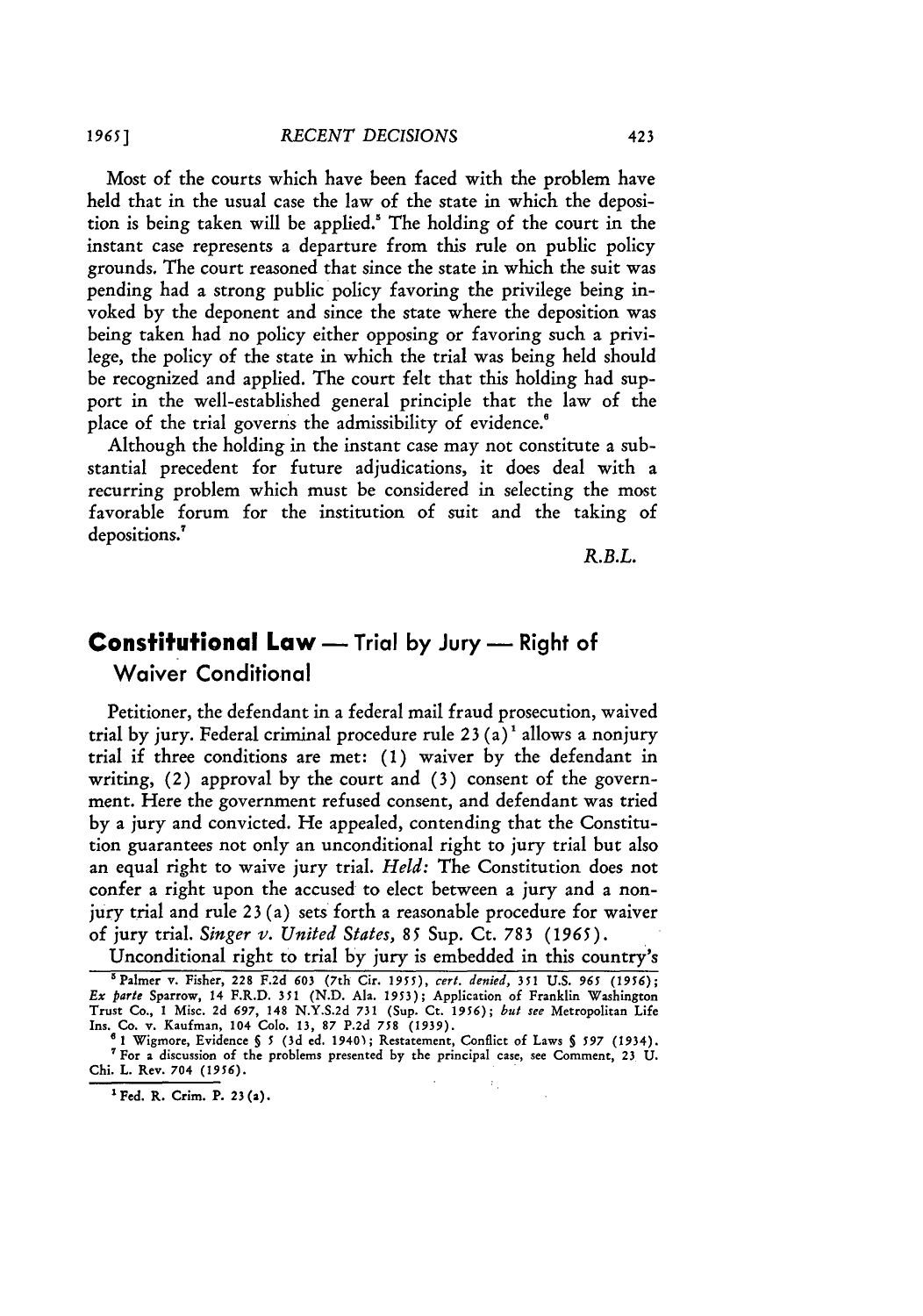organic law,' and it is a right to be interpreted and applied as it was at common law in this country and in England when the Constitution was adopted.<sup>3</sup> The Court conceded that there was evidence of optional jury trial in six of the colonies prior to independence and to a very limited extent in pre-nineteenth century England." Nevertheless, it felt that the framers of the Constitution intended not to provide an option but to insure "a man's right to a jury *when he asked for*

*it."<sup>5</sup>*Indeed, early cases and writings seemed to view jury trial as the only permissible mode in criminal cases.' It was not until **1930,** in *Patton v. United States,* that the Supreme Court held that jury trial is a "right of the accused which he can forego at his election."' *Patton,* however, did not let down all barriers to waiver by defendants. The Court emphasized that "the jury... has such a place in our traditions, that, before any waiver can become effective, the consent of the government counsel and the sanction of the court must be had, in addition to the express and intelligent consent of the defendant."<sup>8</sup>

In the instant case petitioner urged that situations may arise in which "passion, prejudice" and "public feeling" would render an impartial jury trial unlikely.' This claim was not considered since in the trial court petitioner's only stated reason for waiver of the jury right was to save time. The Court also refused to consider whether "federal prosecutors would demand a jury trial for an ignoble purpose"<sup>10</sup> and noted that motion for change of venue<sup>11</sup> and *voir dire* examination" are available to help a defendant avoid prejudiced jurors. Expressly left for another day and case is the question "whether there might be some circumstances where a defendant's reasons for wanting to be tried by a judge alone are so compelling that the Government's insistence on trial by jury would result in the denial to a defendant of an impartial trial."<sup>13</sup>

#### R.G.R.

**13 85** Sup. Ct. at **791.**

<sup>&</sup>lt;sup>2</sup> "The trial of all crimes, except in cases of impeachment, shall be by jury . . . ."<br>U.S. Const. art. III, § 2. "In all criminal prosecutions, the accused shall enjoy the right to<br>a speedy and public trial, by an impar

**<sup>&</sup>quot;** See Griswold, *The Historical Development of Waiver of Jury Trial* in *Criminal Cases,* 20 Va. L. Rev. *655* (1934). See also Bond, *The Maryland Practice of Trying Criminal Cases* by Judges Alone, Without Juries, 11 A.B.A.J. 699 (1925); Grinnell, To What Extent Is the<br>Right to Jury Trial Optional in Criminal Cases in Massachusetts?, Mass. L.Q., Aug. 1923,

p. 7. **5** 85 Sup. Ct. at 787, quoting from Grinnell, *supra* note 4, at **33.** Italics in original. 'Thompson v. Utah, **170** U.S. 343, 354 (1898).

**<sup>7281</sup> U.S. 276 (1930).**

*<sup>&#</sup>x27;Id.* at 312.

**<sup>&#</sup>x27;85** Sup. Ct. at 791.

**o** *Ibid.*

<sup>&</sup>lt;sup>11</sup> Fed. R. Crim. P. 21(a).

 $12$  Fed. R. Crim. P. 24(a) and (b).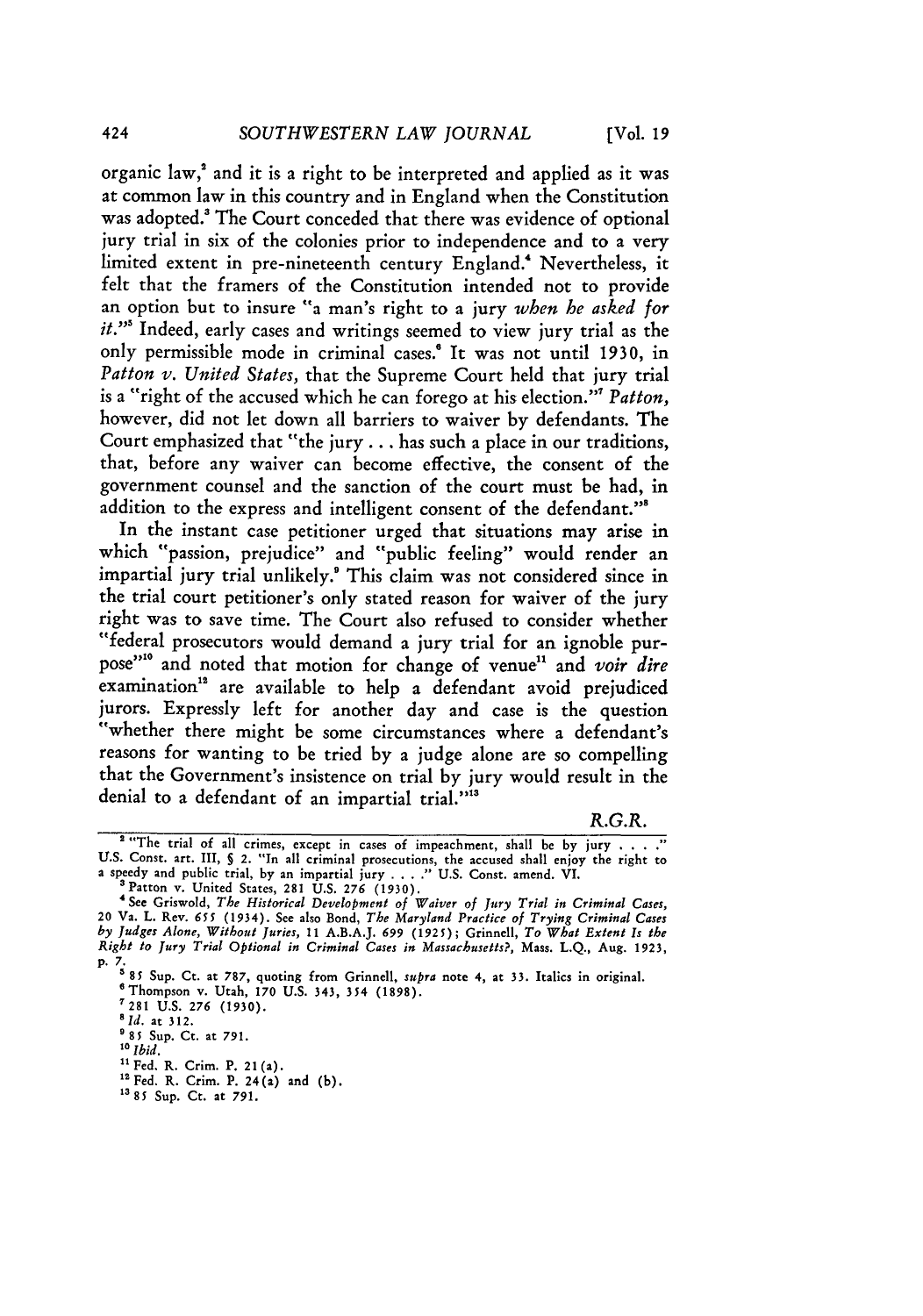#### **Contribution -** Consent Judgment as Basis for Right

In a previous tort suit, Callihan Interests, Inc., had consented to a judgment in favor of an injured party. In the instant case Callihan sought contribution from Duffield, a joint tortfeasor who had not agreed to the judgment. Duffield contended that a consent judgment, not being judicially determined, was not within the language of article 2212;' and, therefore, Callihan was not entitled to contribution. The trial court granted Duffield's motion for a summary judgment and Callihan appealed. *Held, reversed:* Payment of a consent **judg**ment **by** the defendant gives rise to a right of contribution against a nonconsenting joint tortfeasor. *Callihan Interests, Inc. v. Duffield,* 385 S.W.2d *586* (Tex. Civ. App. 1964) *error ref.*

Contribution is a device used to equalize the burden on solvent joint tortfeasors.' The Texas courts have allowed contribution in third party actions,<sup>3</sup> cross actions,<sup>4</sup> and separate actions where the contributor was not a party to the first suit.' Essential to an action for contribution is that the injured party had a cause of action against the party from whom contribution is sought and that the claim of the injured party has been fully paid.'

Several prior cases based on unique fact situations have indicated that a tortfeasor may even obtain contribution after he settles with the injured party out of court and pays the claim in full.7 Professor Hodges relied on these cases in stating that out of court settlements would give rise to a right of contribution.<sup>8</sup> The instant case supports his conclusions and represents the first clear holding allowing contribution against either a non-consenting or non-settling joint tortfeasor after a full settlement has been made. Since in the context of

'Lottman v. Cuilla, 288 S.W. 123 (Tex. Comm. App. 1926).

**'** Goldstein Hat Mfg. Co. v. Cowen, *136* S.W.2d *867* (Tex. Civ. App. 1938) error *dism., judg. cor.*

<sup>5</sup> Union Bus Lines v. Byrd, 142 Tex. 257, 177 S.W.2d 774 (1944)

'Austin Road Co. v. Pope, 147 Tex. 430, 216 S.W.2d *563* (1949); City of Houston v. Watson, **376** S.W.2d **23** (Tex. Civ. App. 1964).

'Bradshaw v. Baylor University, 126 Tex. 99, 84 S.W.2d **703** (1935) (injured party assigned his cause of action to settling tortfeasor, who in turn sued his joint tortfeasor for contribution); Westheimer Transfer **&** Storage Co. v. Houston **Bldg.** Co., 198 S.W.2d 465 (Tex. Civ. App. 1946) *error ref. n.r.e.* (settling tortfeasor sued joint tortfeasor for indemnity); **Wm.** Cameron Co. v. Thompson, *175* S.W.2d 307 (Tex. Civ. App. 1943) *error* **ref.** (express contract preserved right of contribution between the joint tortfeasors).

<sup>8</sup> "One who has paid an injured party and secured a release without action or judgment may assert contribution or indemnity against his co-tortfeasors." Hodges, *Contribution and Indemnity Among Tortfeasors, 26* Texas L. Rev. 150, *168* (1947).

**<sup>1</sup>** "Any person against whom, with one or more others, a judgment is rendered in any suit on an action arising out of, or based on tort . . . shall, upon payment of said **judg**ment, have a right of action against his co-defendant. **...** Tex. Rev. Civ. Stat. Ann. art. 2212 (1964).

<sup>&#</sup>x27;Union Bus Lines v. Byrd, 142 Tex. 257, 177 S.W.2d 774, *776* (1944).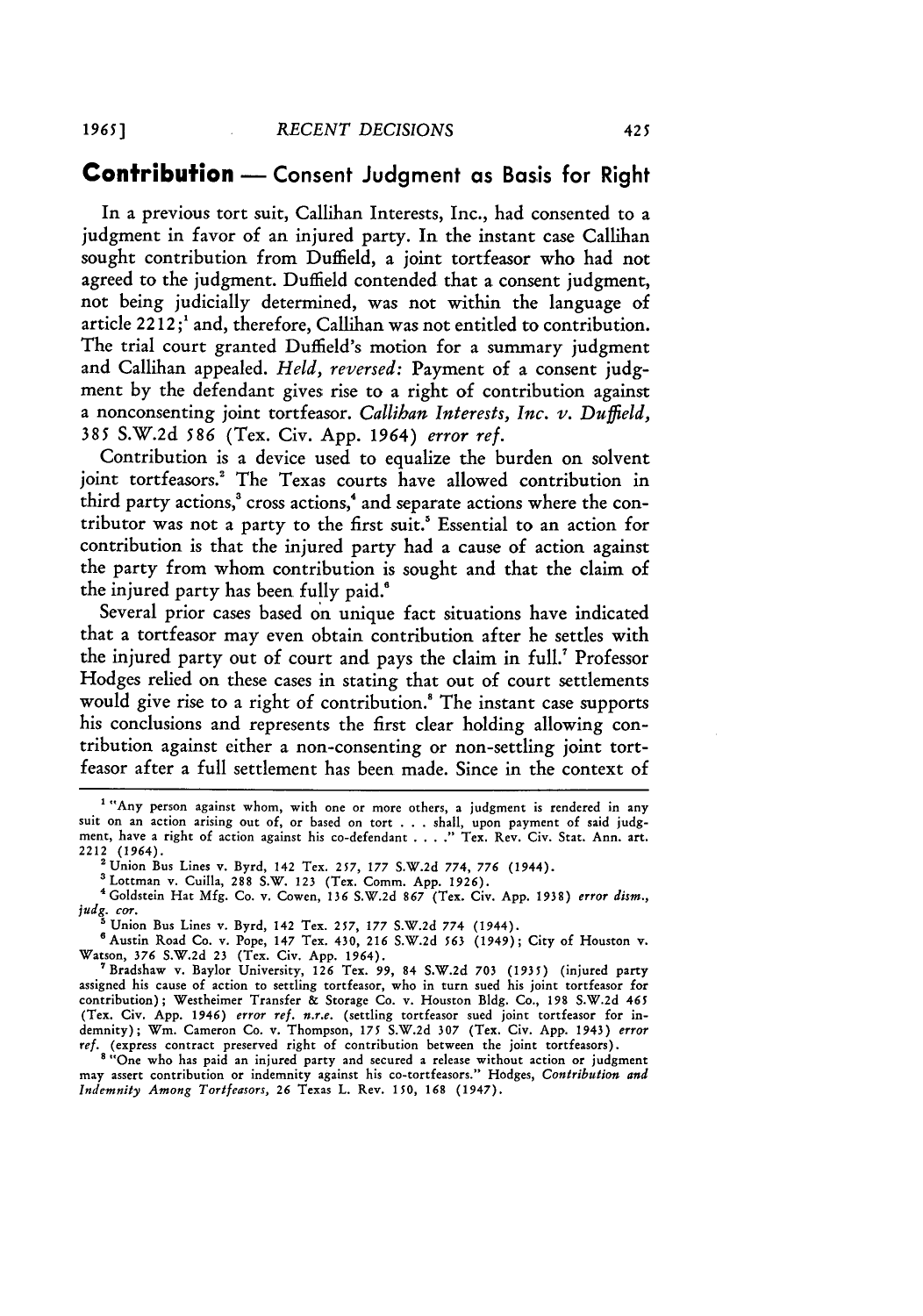the contribution statute, there is no substantive difference between a settlement and a consent judgment, it now seems clear that in both situations contribution will be allowed.

In *Palestine Contractors, Inc. v. Perkins,'* the supreme court held that a covenant not to sue given by an injured party to one tortfeasor would reduce the damages recoverable by the injured party by one-half. Therefore, the instant case and *Perkins* leave the settling or consenting joint tortfeasor with an election. He may obtain a covenant not to sue from the injured party thereby relieving himself from further liability and restricting the injured party to recovering one-half of the compensation for his injuries from the other tortfeasor, or he may consent to a judgment or settle with the injured party for the full claim and upon payment of the claim, enforce his right of contribution against his joint tortfeasor.

*G.M.L.*

# **Estate Taxation** - Marital Deduction - Life Estate With a Power of Appointment

Decedent's wife was to receive a specified amount per month for life out of the income or corpus of a testamentary residuary trust created by her husband's will. In addition, she was given a general testamentary power of appointment over the entire corpus of the trust. Plaintiff, the trustee, claimed that all or at least part of the value of the trust qualified as a marital deduction.<sup>1</sup> The trust could so qualify only if the surviving spouse was entitled to **(1)** all of the income from the trust, or (2) the income from a "specific portion" of the trust. The government contended that the wife's right to receive a fixed sum did not qualify under either of these criteria. The plaintiff asserted that the wife's right to a fixed sum did constitute income from a specific portion of the trust, the value of which could be computed actuarially. *Held:* Plaintiff may take as a marital deduction the value of that portion of the total trust corpus which

<sup>&</sup>quot;368 S.W.2d 764 (Tex. 1964).

<sup>&</sup>lt;sup>1</sup> Int. Rev. Code of 1954, § 2056(b)(5). This section provides, in part: "In the case of an interest in property passing from the decedent, if his surviving spouse is entitled for life to all the income from the entire interest, or all the income from a specific portion thereof, payable annually or at more frequent intervals, with power in the surviving spouse to appoint the entire interest, or such specific portion . . . the interest or such portion thereof so passing shall . . . be considered as passing to the surviving spouse. **...** "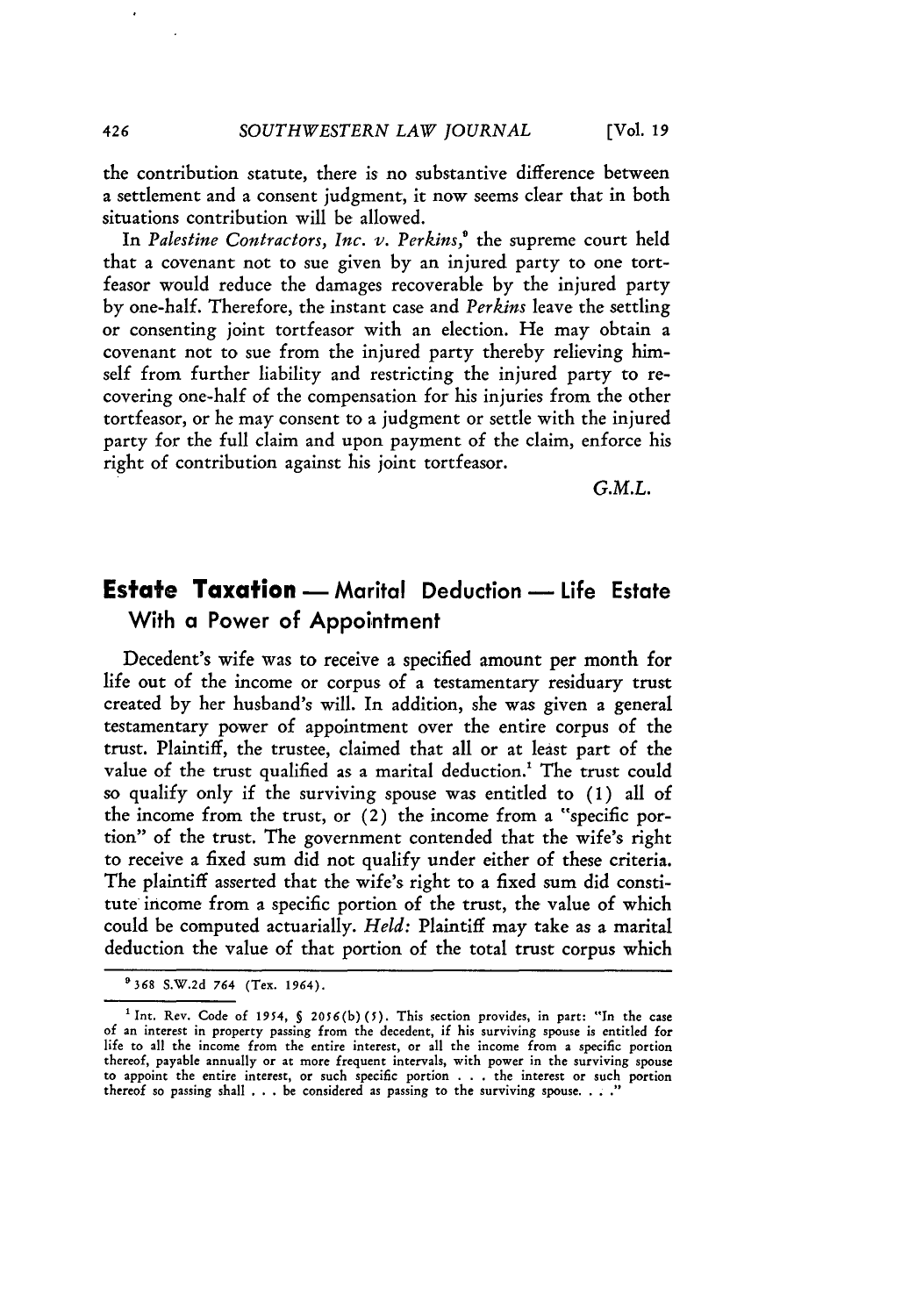would yield the amount of income to which the surviving spouse was entitled. *Northeastern Pennsylvania Nat'l Bank C9 Trust Co. v. United States,* 235 F. Supp. **941** (M.D. Pa. 1964) (appeal pending 3d Cir.).

The Internal Revenue Code does not define what constitutes a "specific portion" of a trust corpus, but the Treasury Regulations define it as a "fractional or percentile share of a property interest."<sup>2</sup> This restrictive definition was disapproved by the Second Circuit in *Gelb v. Commissioner.'* In *Gelb,* a determinable portion of the trust corpus was given to the decedent's daughter for her support and education. The surviving spouse was entitled to all of the trust income and had the sole power to appoint all of the trust corpus except the portion which would be paid to the daughter. The court held that the value of the daughter's interest could be computed actuarially and carved out of the trust corpus, thereby leaving the widow a specific portion of the trust corpus which would qualify for the marital deduction.

In the instant case, the issue presented was the converse of that *in Gelb.* Here, the wife had a power of appointment over the entire corpus but a right to only a fixed sum of the trust income. A portion of the trust corpus, the value of which would yield a fixed sum, was carved out of the total trust principal and held to qualify for the deduction. The holding in this case, if upheld and followed, establishes that a "specific portion" includes not only an interest in the corpus which will yield a stated fractional or percentile share of the income, but also embraces an interest in the corpus of a trust which may be computed actuarially to yield a stated dollar amount of income to the wife.

The impact of this broadened definition of "specific portion" on the availability of the marital deduction is significant. If the wife is granted a general power of appointment over the entire or a determinable portion of the corpus of the trust and is given a right to any of the income from the trust, the estate of the decedent will be allowed to claim a marital deduction for the portion of the corpus which will yield the income to which the wife is entitled up to a maximum of the amount of corpus over which the appointment power is granted. Both the amount of the corpus over which the wife has a general power of appointment and the amount of the corpus which will yield the wife's income right will be allowed to be computed actuarially. Under these rules the estate planner may grant the spouse a certain dollar amount payable out of income and corpus,

**<sup>2</sup>Treas.** Reg. **§ 20.2056(b)-5(c) (1964). 3298 F.2d 544 (2d** Cir. **1962).**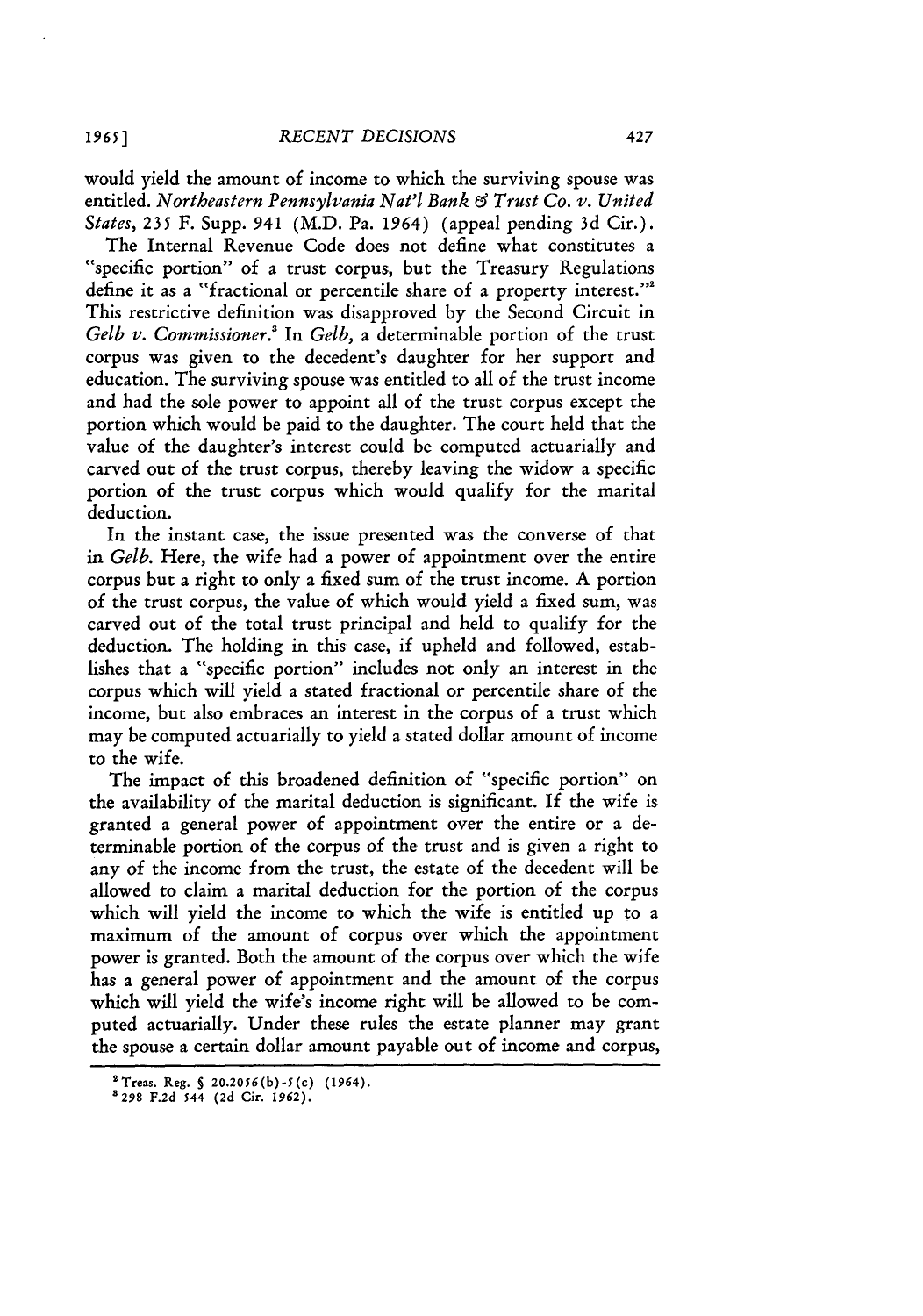thereby insuring payment of the stated amount if the trust income is low and at the same time providing for accumulation if trust income exceeds the amount of the income right of the wife, while still retaining the maximum benefits of the marital deduction.

> *R.B.L. G.M.L.*

### **Habeas Corpus -** Federal Prisoners **-** Exhaustion of Remedies

Appellant was convicted of importation and concealment of heroin and of failure to register and pay the special tax thereon. He did not appeal. Later, he sought federal habeas corpus relief under section  $2255$  of the Judicial Code,<sup>1</sup> alleging that his being forced to take an emetic that caused him to regurgitate heroin which he had swallowed subjected him to compulsory self-incrimination in violation of the fifth amendment.' The district court ruled against appellant on the merits, finding that he had voluntarily swallowed the emetic upon a physician's advice that harm could result to him from the heroin. On appeal, appellant raised the additional contentions of illegal arrest, detention and search and seizure. *Held:* Under section *2255,* **(1)** The failure of a federal prisoner to appeal from his conviction does not automatically foreclose habeas corpus relief, (2) *Fay v. Noia3* and *Johnson v. Zerbst<sup>4</sup>* furnish the controlling standard in waiver situations for federal prisoners seeking post-conviction relief, and (3) a federal prisoner seeking habeas corpus relief must demonstrate that he has not waived his contentions by deliberately failing to appeal from his original conviction. *Nash v. United States,* 342 F.2d *366 (5th* Cir. 1965).

Section 2255 governs federal prisoners seeking habeas corpus relief. Prior to the instant decision, the general rule regarding convictions obtained in the federal courts, as stated in *Sunal v. Large,'* was that the writ of habeas corpus would not be allowed to do service for an appeal. An analogous situation existed concerning state prisoners

**<sup>&#</sup>x27;28 U.S.C. §** 2255 **(1958).**

<sup>&#</sup>x27;U.S. Const. amend. V.

<sup>3372</sup> U.S. **391** (1963), noted in 18 Sw. L.J. 475 (1964).

<sup>4304</sup> **U.S.** 458 **(1938).**

**<sup>5 332</sup> U.S.** 174 (1947).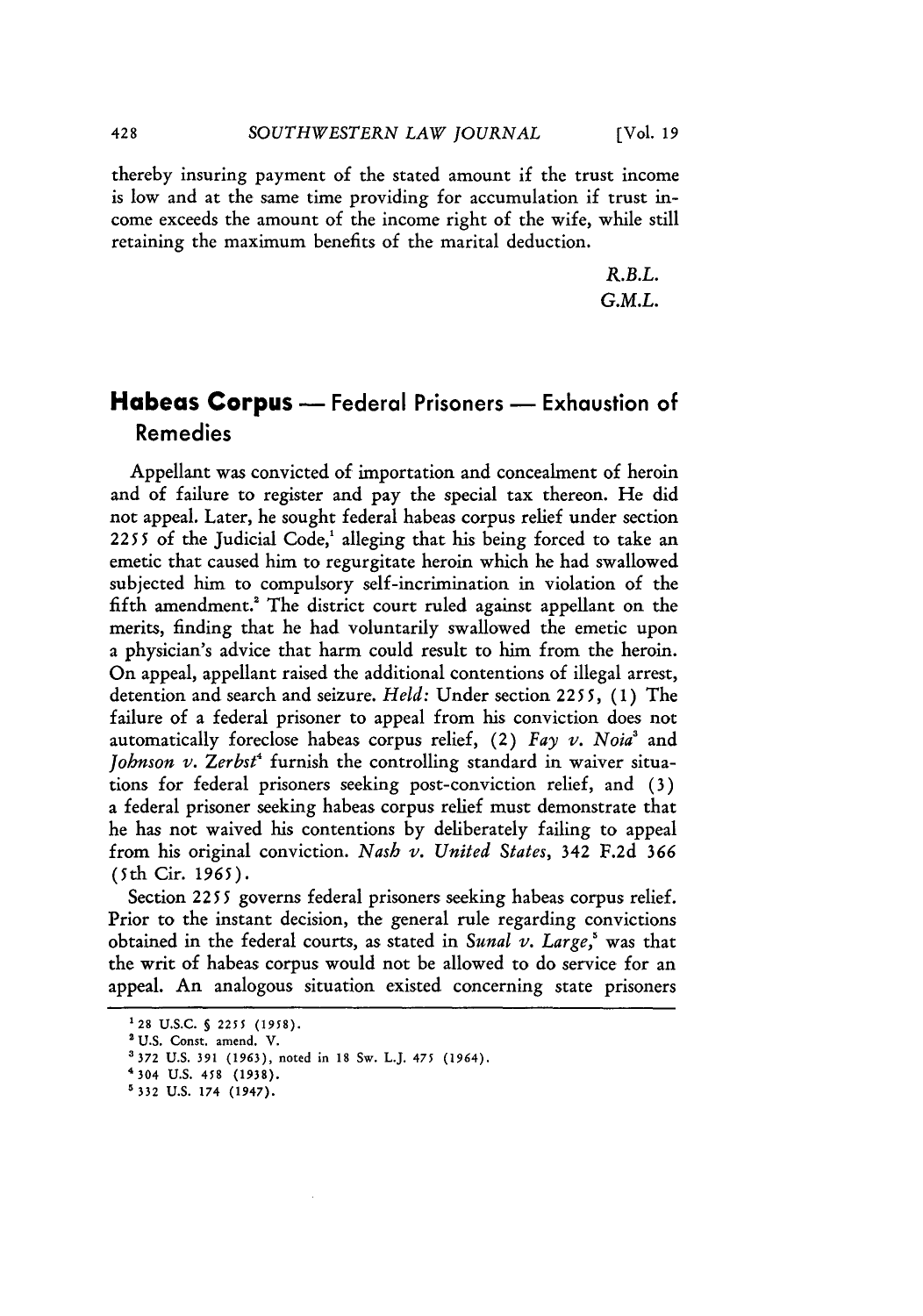applying for federal habeas corpus. Section  $2254^\circ$  requires the state prisoner to exhaust his state remedies before seeking federal habeas relief; and, until the decision in *Fay v. Noia,* the federal courts frequently denied relief to a state prisoner who failed to appeal his state court conviction on the ground that he had not exhausted his state remedies.<sup>7</sup>*Fay* held that the limitation in section 2254 applied only to remedies presently available to the prisoner, and that a prior failure to appeal did not bar federal habeas corpus relief. But the Court in *Fay* also held that the writ could be denied on the ground of waiver when it was shown that the defendant had deliberately bypassed the state appeal procedures. *Johnson v.* Zerbst was held to furnish the controlling definition of waiver-"an intentional relinquishment or abandonment of a known right or privilege."8

In the instant decision, the court reasoned that the remedy should not be more liberal for state prisoners than for federal prisoners and extended the deliberate bypass test to federal prisoners by reading an implied mitigation of the holding in *Sunal v. Large* into the Supreme Court's opinion in *Fay v. Noia*. Thus, if the federal prisoner can affirmatively show that "he has not waived his .. .contentions by deliberately failing to appeal from his original conviction,"' a federal district court will inquire into the question of whether the errors alleged are properly cognizable in a section 2255 proceeding. Finally, if he meets these prerequisites, the court will proceed to the merits of his claim.

In the instant case, the court did not state appellant's reason for his failure to appeal and did not indicate what facts would constitute a deliberate failure to appeal, but denied him relief on the ground that he failed to meet his burden of proving that he had not waived his contentions under the *Johnson v. Zerbst* standard. Nonetheless, the decision is significant in that it establishes a more efficacious collateral remedy for federal prisoners in the future.

*J.P.F.*

**e28 U.S.C. § 2254 (1958).**

**<sup>&#</sup>x27;See,** e.g., **Darr v. Burford, 339 U.S.** 200 **(1950). 8304 U.S. 458, 464 (1938).**

**<sup>9342</sup> F.2d at 367.**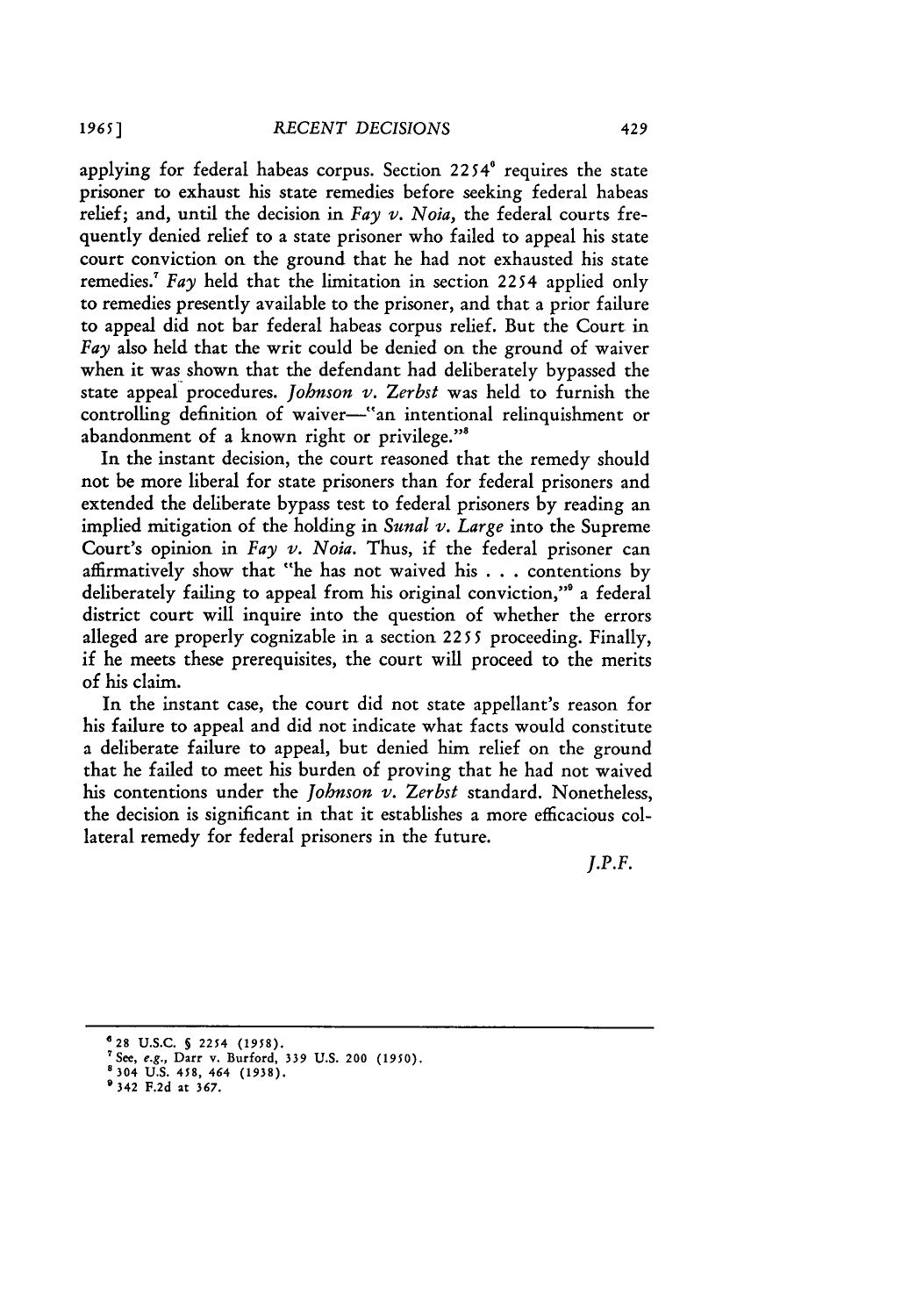# **Insurance --** Forfeiture for Breach of Covenant Against Change of Title or Interest - Conveyance to Controlled Corporation

Plaintiff was the sole owner of a building insured by the defendant under a Texas standard fire insurance policy. The defendant insurance company also insured fixtures and machinery in a building owned by a partnership consisting of the plaintiff and his two sons. Both policies provided that the insurance company would not be liable for any loss occurring "following a change in ownership of the insured property." On March 11, **1963,** the plaintiff transferred the building, and the partnership transferred the fixtures and machinery, to a corporation. The plaintiff received **66.25** per cent of the stock and the remainder went to his sons. The day after the transfers the insured property was destroyed by fire. The plaintiff instituted suit to recover for his loss under the two policies. The defendant moved for a summary judgment claiming that it was not liable because there had been a change in ownership. *Held:* A transfer of insured property to a controlled corporation is such a change in ownership as will enable the fire insurer to avoid liability on the policy. *Weisfeld v. St. Paul Fire & Marine Ins. Co.,* **236** F. Supp. **496** (S.D. Tex. 1964).

Fire insurance is issued to a particular person. The insurance company must consider not only the risk of the property being destroyed by fire, but also the character of the owner and his desire to protect the property. Since the question of ownership is material to the risk, a fire insurance contract is considered personal and not in rem.' The covenant against change in ownership is a standard one and is construed strictly against the issuer because it involves a forfeiture.' Under Texas law, to come within the provision, the change of ownership must be one which will either increase the motive to destroy or diminish the desire to protect the insured property.' If the change of title or interest does not meet this test, the insurer may not take advantage of this clause. Examples of transfers which will not effect a forfeiture include interspousal transfers' and transfers to an agent for the purpose of selling the property.

The question of whether a transfer to a controlled corporation is

<sup>&</sup>lt;sup>1</sup> National Fire Ins. Co. v. Carter, 257 S.W. 531 (Tex. Comm. App. 1924).

<sup>&#</sup>x27;Lowe v. Michigan Fire **&** Marine Ins. Co., 236 S.W.2d 168 (Tex. Civ. App. *1950).* 'Insurance Co. of America v. O'Bannon, **109** Tex. 281, 206 S.W. 814 **(1918);** National

Fire Ins. Co. v. Carter, *257* S.W. **531** (Tex. Comm. App. 1924). <sup>4</sup> Mercury Fire Ins. Co. v. Dunaway, 74 S.W.2d 418 (Tex. Civ. App. 1934) error ref.; British General Ins. Co. v. Stamps, **57** S.W.2d **638** (Tex. Civ. App. 1933).

a Walters v. Century Lloyds Ins. Co., 154 Tex. 30, **273** S.W.2d **66** *(1954).*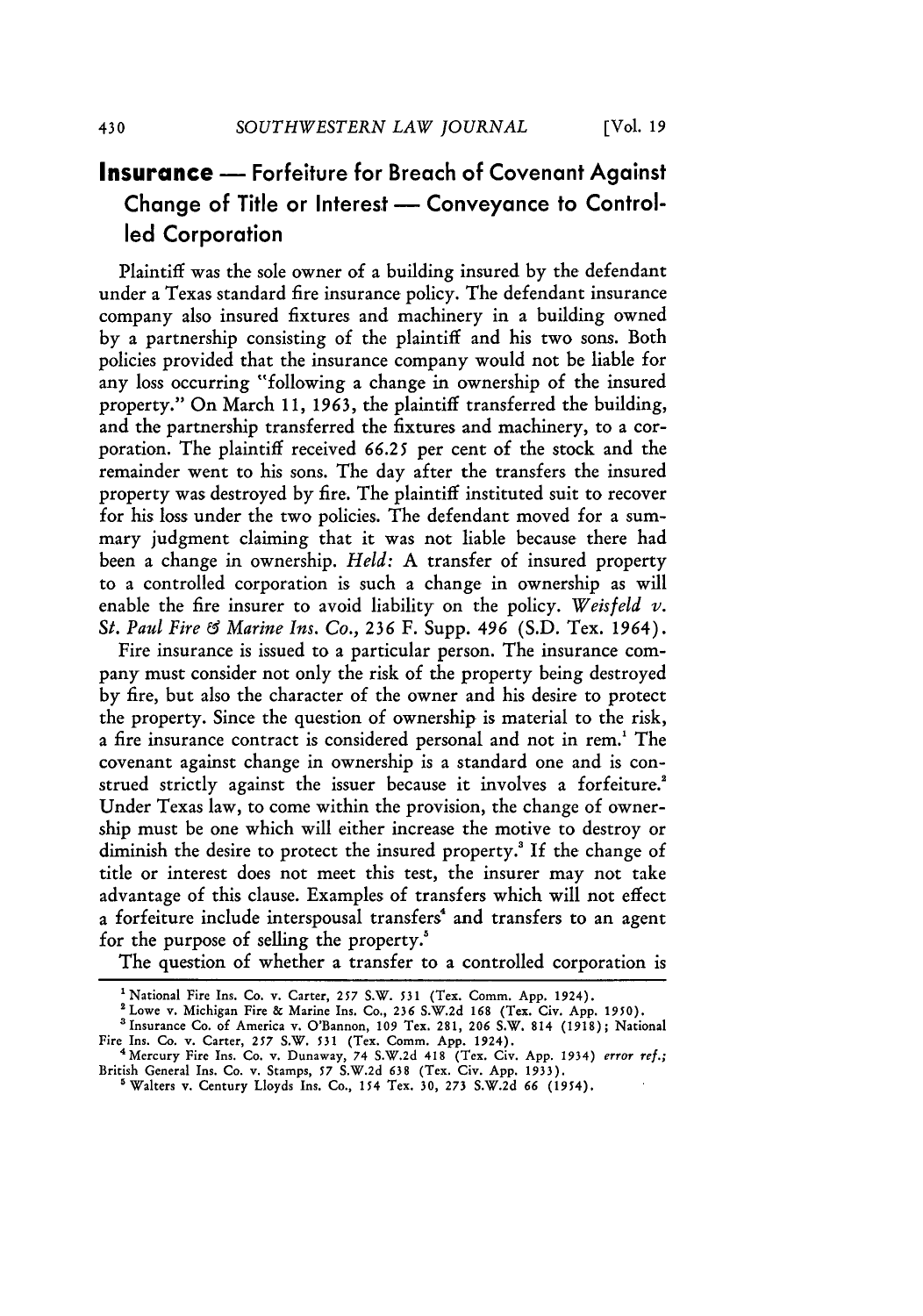recognized as a change in ownership had not previously been considered in Texas. In a New Jersey case, the court held that a transfer of insured property to a wholly owned corporation would be a breach of the covenant.<sup>6</sup> The reasoning in that case was that the corporation is a distinct legal entity and that the owner's interest in the property is not equivalent to a sole shareholder's interest in the same assets in the hands of the corporation. Also, the court pointed out, if a transfer to a solely owned corporation were not condemned immediately, at what point in time, if the sole shareholder were to divest himself of some of the corporate stock, would the covenant against transfer of title come into operation?

The instant case does not hold that a transfer to a wholly owned corporation would act as a forfeiture. Here, there was no doubt that the plaintiff's **66.25** per cent stock interest was a significant change in ownership from his sole ownership of the building and his partnership interest in the fixtures and the machinery. The court's reasoning in this case is in line with similar Texas authorities' and should provide an excellent stepping stone to the holding that even a transfer to a wholly owned corporation constitutes a breach of the covenant against a change in ownership when that case should arise.

*G.M.L.*

# **Labor Law -** National Labor Relations Act **-** Layoff of Employees Resulting From Employer's Unfair Labor **Practice**

Various employers, in response to a strike by the union of one chain of retail stores, locked out their store employees. As a result of the lockout the work load of the service employees in other departments was substantially decreased, and the employers were forced to layoff certain of these employees for financial reasons. The union petitioned the NLRB claiming that the lockout and the resultant layoffs constituted unfair labor practices under sections 8 (a) (1 ) and **8** (a) (3) of the National Labor Relations Act.' The Board held in favor of the union on both contentions' and petitioned the court of

<sup>3</sup>White v. Evans, **117** N.J. Eq. **1, 174** AtI. **731** (Ct. Err. **& App. 1934).** *7* E.g., **cases** cited supra notes **1-5.**

**<sup>149</sup> Stat. 452 (1935), as** amended, **29 U.S.C. § 158(a) (1)** and (a)(3) *(1958).* **2 145** N.L.R.B. **361 (1963).**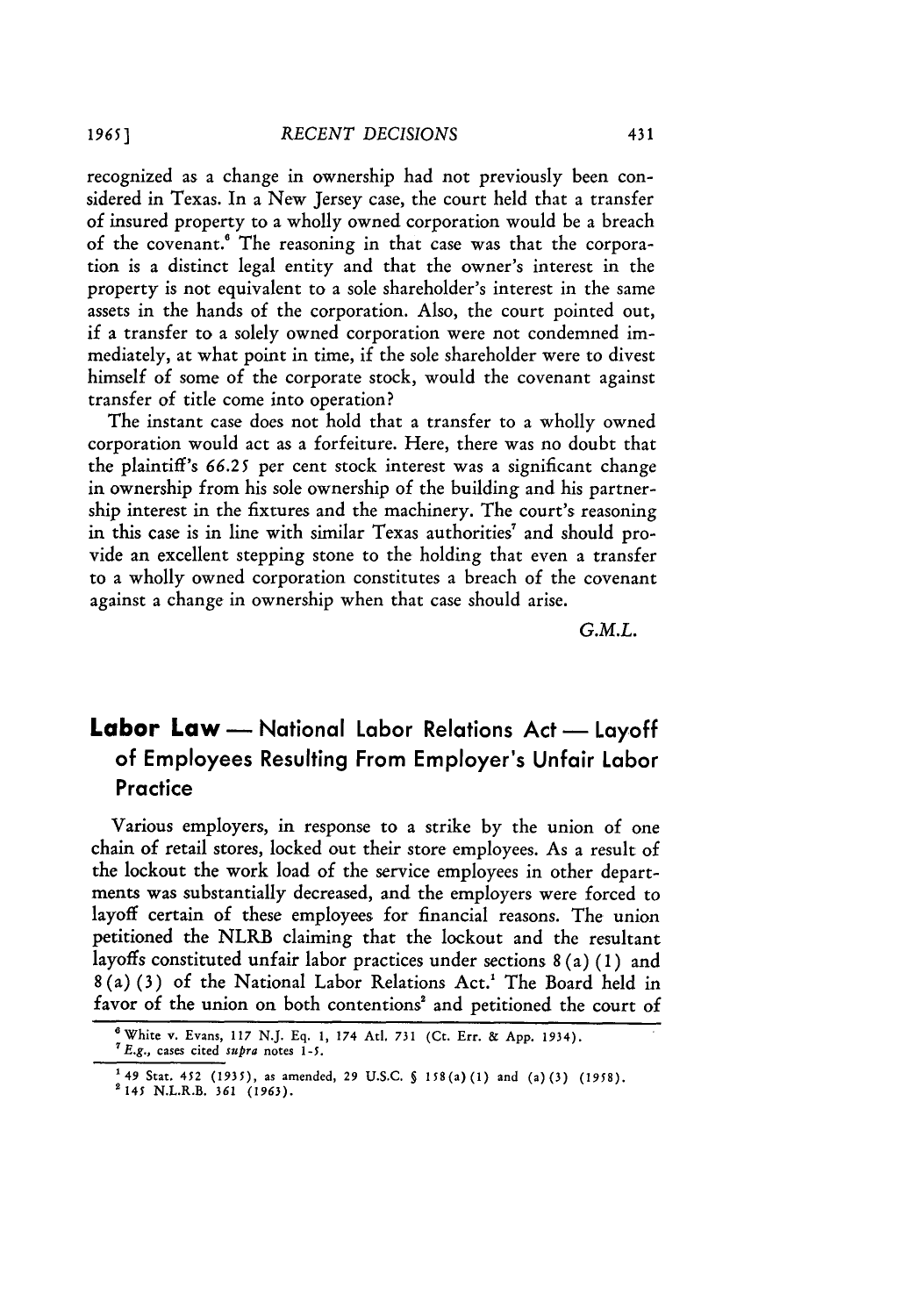**[Vol. 19**

appeals for enforcement of its order. *Held, enforcement granted in part and denied in part:* Discharging employees due to a decreased work load does not constitute an unfair labor practice even though the decreased work load is the foreseeable result of the commission of an unfair labor practice by the employer. *NLRB v. Great A. &¢ P. Tea Co.,* 340 F.2d *690* (2d Cir. 1965).

It was admitted by the employers for the purpose of appeal that the locking out of the store employees under the conditions here presented was an unfair labor practice. The employer's main contention was that the Board had erred in holding that the consequential layoffs of other employees also constituted an unfair labor practice. The Board, on the other hand, contended that since the layoffs were the foreseeable result of the unlawful lockout the employees should be held to have discouraged wrongfully the service employees from union membership.' The court rejected the Board's contention on two grounds. First, an essential requisite to the commission of an unfair labor practice under section  $8(a)(3)$  is that the employer's motive in committing a certain act be to encourage or discourage membership in a labor organization.<sup>4</sup> The court in the instant case found that although the employer may have reasonably foreseen that the lockout would cause the layoffs, this did not of itself establish the essential improper motive. The court, after pointing out that the Board had stipulated that the layoffs were due solely to the lack of work and were entirely unrelated to the participation of the employees in union activities, held that the motive to discourage union membership would not be implied merely because the employers committed an act which constituted an unfair labor practice in relation to some union employees even though it would foreseeably result in the discharge of other union employees.' Secondly, the court also found that the Board had not produced any direct evidence tending to show that the layoff of the service employees actually had the effect of discouraging future union activities. The Board's contention that this effect was the only reasonable conclusion which could be made from the facts was rejected.

The reasoning of the court on the motivation issue is supported

<sup>549</sup> Stat. 452 (1935), as amended, 29 U.S.C. 5 158(a) (3) (1958): "It shall be an unfair labor practice for an employer . . . by discrimination in regard to . . . tenure of employment . . . to encourage or discourage membership in any labor organization."<br>
\* NLRB v. Erie Resistor Corp., 373 U.S. 221 (1963); Local 357, Int'l Bhd. of Team-

sters v. NLRB, **365** U.S. **667** (1961).

<sup>&</sup>lt;sup>5</sup> The court recognized that in some cases the motive to discourage union membership will be presumed but held that such a presumption would be indulged in only where the practice of the employer was of a type to be inherently discriminatory which was not the case here. See e.g., Radio Officer's Union v. NLRB, 347 U.S. 17 (1954).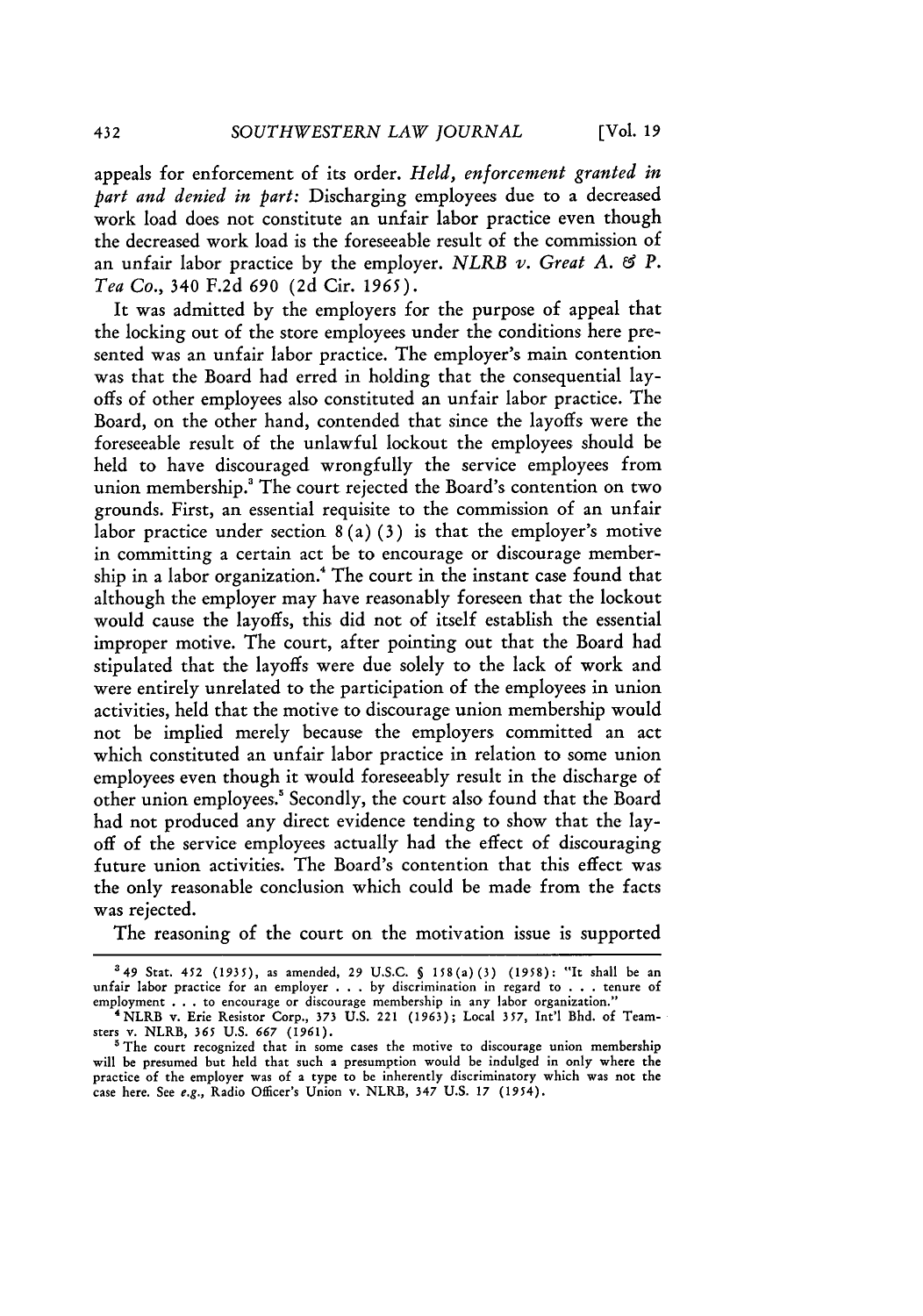by the Third Circuit's opinion in *Philadelphia Marine Trade Ass'n v. NLRB,'* which was decided after the Board's decision in the instant case. Considering the great significance which the foreseeability rule could have upon labor law if adopted, the time would seem ripe for a determination of this issue by the Supreme Court.

*R.B.L.*

# **Oil and Gas -** Field Allowables **-** Acre-Feet/Surface Acres as Basis

The Fairway (James Lime) field is located in a single structure; the oil-bearing stratum is slightly elevated in the center where it is thickest and tapers off to thinner sections at the edge. The spacing unit for the field is 160 acres per well, and no small tracts are present. The Railroad Commission's most recent order prorating the field allowable among the wells in the field was based fifty per cent on the surface acreage assigned to each well and fifty per cent on the number of acre-feet of productive sand underneath the surface acreage of each well. Appellant, whose wells are located in the thick, center portion of the reservoir, appealed from the Commission's order, contending that it discriminated against landowners having the most oil in place under their tracts. Appellees presented expert witnesses who expressed the opinion that, because of water encroachment at the edges of the reservoir and lower pressure at the center **of** the structure, oil would drain from the thin sections at the edges toward the thick section in the center. *Held:* The Railroad Commission's order for an allowable based fifty per cent on surface acreage and fifty per cent on acre-feet of producing sand was reasonably supported by substantial evidence where there was expert testimony that, as the oil is removed, the wells favored by the formula will suffer drainage by the wells not so favored. *Pickens v. Railroad Comm'n,* 387 S.W.2d 35 (Tex. 1965).

Beginning in 1961, three iconoclastic decisions<sup>1</sup> have divorced Texas from formulas tied to a per-well factor in prorating oil and gas pro-

**<sup>6 330</sup> F.2d** 492 **(3d** Cir.), *cert. denied sub nom.* International Longshoremen's Ass'n, Local 1242 v. NLRB, *379* **U.S. 833,** 841 (1964).

<sup>&#</sup>x27;Railroad Comm'n v. Shell Oil Co., **380 S.W.2d 556** (Tex. 1964); Halbouty v. **Railroad** Comm'n, **163** Tex. 417, *357* **S.W.2d** 364 **(1962);** Atlantic Ref. Co. v. Railroad **Comm'n, 162** Tex. 274, **346 S.W.2d 801 (1961).**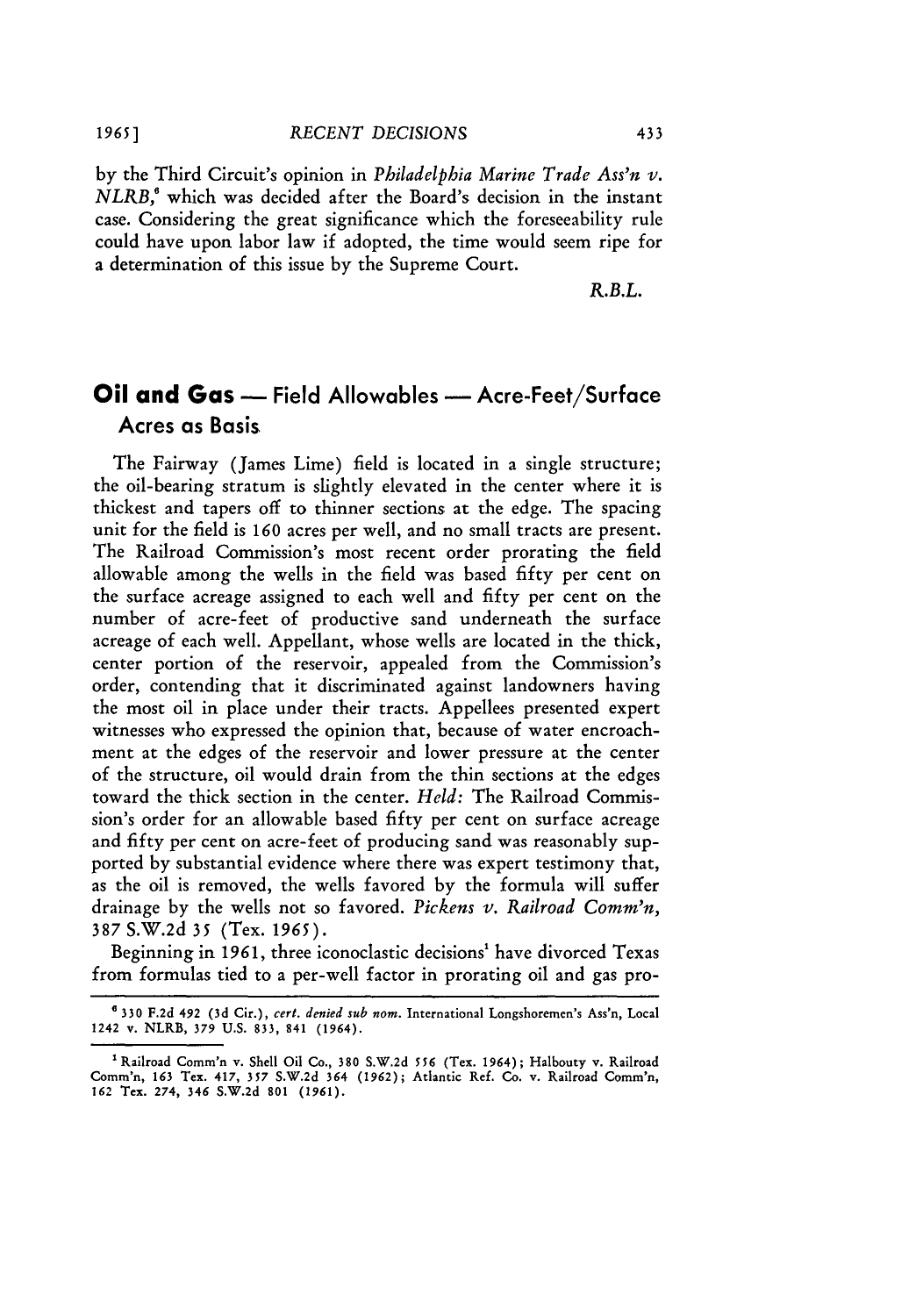duction among the tracts in a field. The proposition that the small tract owner has a "property right" in reserves underlying large tracts to the extent necessary to yield a profit to the small tract owner has been rejected. *Pickens* indicates that these decisions did not end field proration problems.

In the previous cases, the formulas were struck down because they failed to afford each producer "an opportunity to produce his fair share of the minerals in the reservoir."<sup>2</sup> After the first two decisions, the Railroad Commission entered new orders allocating production in the Normanna Field on the basis of surface acres' and in the Port Acres Field on the basis of acre-feet of productive sand.<sup>4</sup> In the instant case, Pickens urged that only a formula based one hundred per cent on an acre-feet basis would afford him a fair opportunity to recover the minerals underlying his tracts. The expert witnesses were in agreement that the productive sand was thick in the middle **(115** feet) and thin (fifteen feet) at the edges of the structure, creating wide discrepancies between the amount of the reserves underlying the various tracts. The disagreement was over whether there would be migration of oil from the thin, outer sections toward the thick, inner section. Five of the six witnesses testified they foresaw such movement based on their belief that **(1)** the formation is surrounded by water which is in contact with the oil **so** that, as the oil is withdrawn, the water moves in, pushing the oil updip toward the thicker, center section and (2) the pressure is lower in the center of the field than around the edges, and oil drains toward low pressure. Because of "voluminous" testimony on these points, the court had no difficulty in finding that the Commission's order was supported by substantial evidence.

Theoretically, the rule of law applied in this case is no different from the three preceding cases: proration among wells is to be aimed at affording each landowner a reasonable opportunity to recover his fair share of the minerals. *Pickens,* however, indicates that, given the fugitive nature of oil and gas, if drainage within the field is foreseeable, a suggested proration formula based solely on the estimated in-place reserves under each tract at the time of the hearing will meet with disapproval by the Commission. To offset the effect of prospective migration and the rule of capture, the formula in such a

**<sup>2387</sup> S.W.2d** at 42.

<sup>&#</sup>x27;Special Order No. **2-46673,** Tex. R.R. Comm'n Rules **&** Regs. **7** at **917, 14 0. &** G.R. 885 **(1961).**

<sup>&</sup>quot;Special Order No. **3-51035,** Tex. R.R. Comm'n Rules **&** Regs. *5* **4** at *585* **(1963).**

<sup>&</sup>lt;sup>5</sup> At the time of the hearing before the Commission, owners of 88% of the field's production had agreed upon and recommended to the Commission the formula which was ultimately adopted.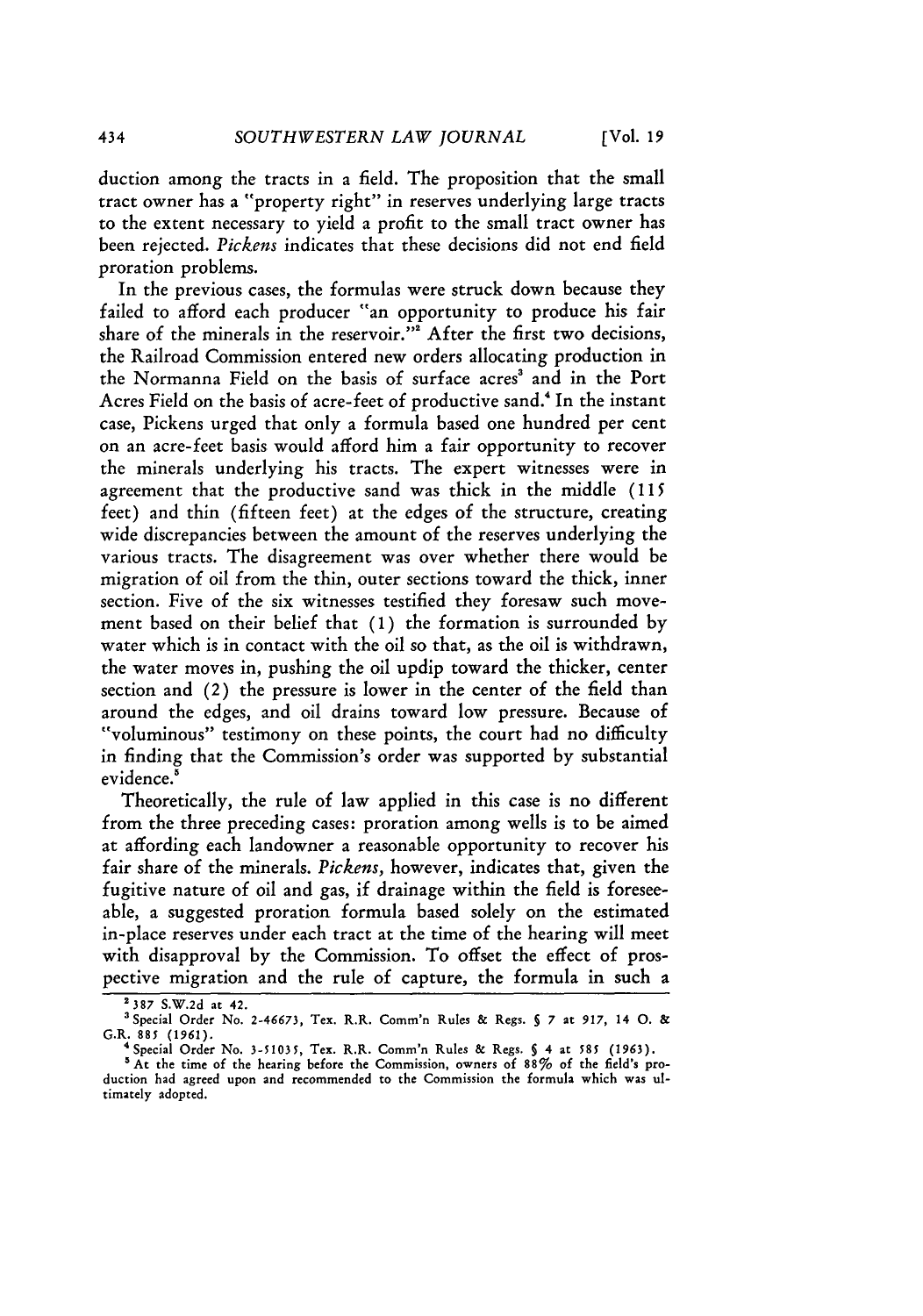case will be weighted in favor of tracts expected to suffer drainage to the extent necessary to compensate for the drainage.

*R.G.R.*

# **Procedure** -- Time Limit for Appeal -- Requirements for Extension **by** Agreement

An employee obtained a judgment for \$90,000 on June 26 against the defendant railroad company for personal injuries. An amended motion for a new trial was filed on July 22. On August **19,** the parties entered into and filed with the court clerk a written agreement which, under the provisions of rule 329b,' prevented the defendant's motion for a new trial from being overruled as a matter of law on September 6. The agreement extended the date on which the trial court's determination could be made to September 23. The parties, at the request of the trial judge, orally agreed while in court on September 22, to extend the period eight additional days to September **30.** This oral agreement was transcribed by the court reporter but was not filed with the court clerk until December 27. The trial court overruled the defendant's motion for a new trial on September 30. The defendant filed the trial court record in the court of civil appeals on November 27.<sup>2</sup> After the court of civil appeals affirmed, the plaintiff contested the defendant's appeal to the supreme court by alleging that it had no jurisdiction of the case since the defendant's appeal to the court of civil appeals had not been timely. *Held, appeal dismissed:* To effect an extension of the time in which a court must adjudicate a motion for a new trial, the parties must enter a written agreement and the agreement must be filed with the court clerk within forty-five days after the motion for a new trial is made. *Texas & N.O.R.R. v. Arnold,* 388 S.W.2d 181 (Tex. **1965).**

Rule 329b-3 of the Texas Rules of Civil Procedure' permits a period of forty-five days from the filing date of the original or

**<sup>1</sup>** Tex. R. Civ. P. **329b-3.**

<sup>&</sup>lt;sup>2</sup> The losing party in the trial court has sixty days from the date on which a judgment not requiring a motion for a new trial is rendered or from the date a motion for a new trial is overruled by order of the judge or by operation of law in which to file the record in the court of civil appeals. Tex. R. Civ. P. 386. The sixty day period ends in this case either on November **29,** if the period began to run when the judge overruled the defendant's motion for a new trial, or on November 22, if the period began to run on the expiration date of the first extension.<br><sup>3</sup> Tex. R. Civ. P. 329b-3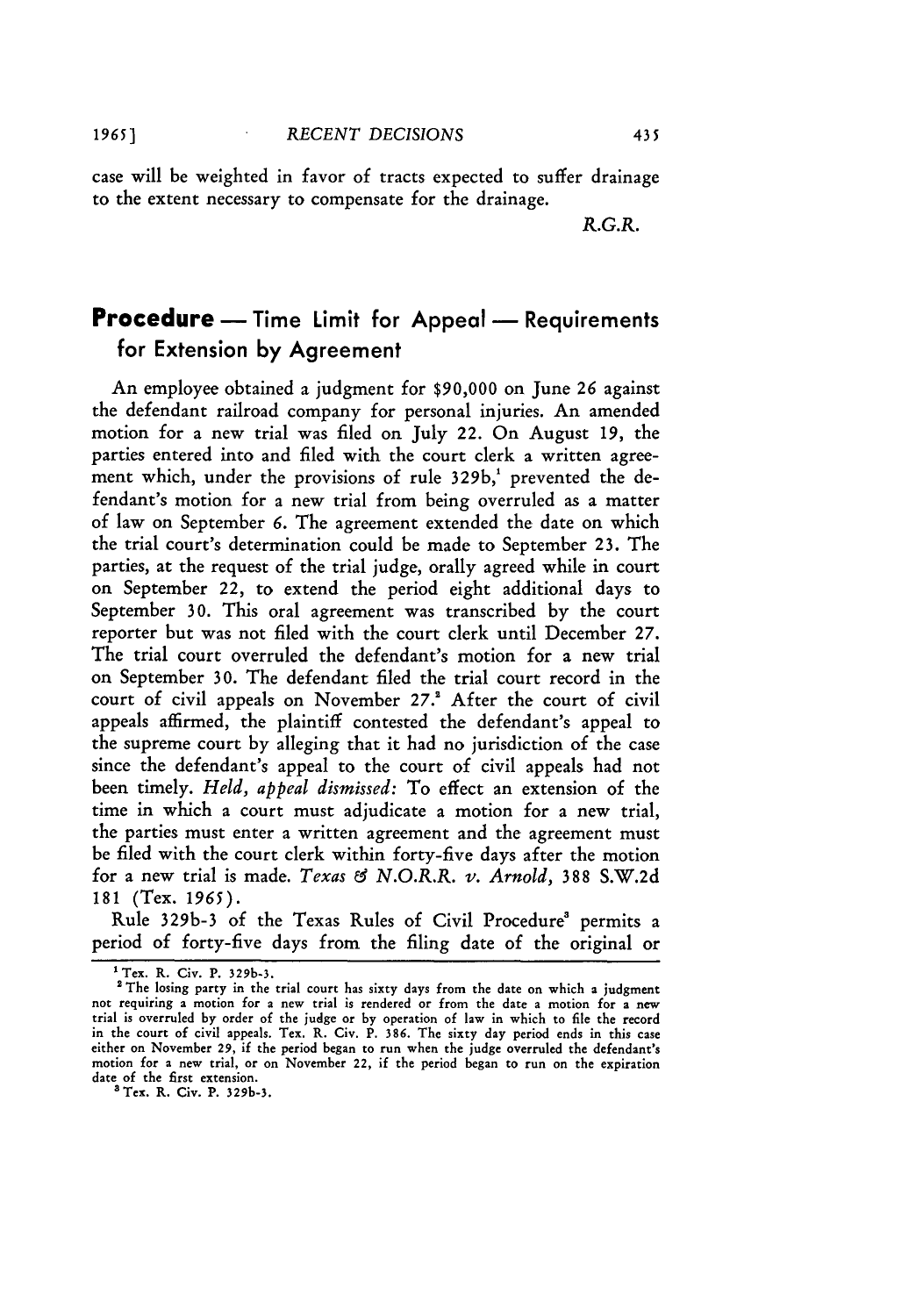**[Vol.** *19*

amended motion for new trial within which all such motions must be determined. If a determination is not made within this period, the motion is overruled by operation of law unless the parties have agreed within that period to extend the period to a definite date not more than ninety days after the filing of the last motion for a new trial. The section requires the extension to be effected by filing a written agreement with the clerk of the trial court.

The defendant in the principal case alleged that in determining whether the second extension was valid, rule 329b-3 should be considered in context with Rule **II."** Rule **11** provides that no agreement made by the parties in connection with a pending suit will be enforced unless it is either in writing and filed as part of the court record or made in open court and entered in the court record. The court decided that even if the rules were construed together the provisions of Rule **11** allowing an agreement to be made in open court could not be held to modify the specific restrictions of Rule 329b-3. The court then proceeded to hold the agreement made in the instant case invalid on two grounds. First, it held that the oral agreement between the parties, although transcribed into the court record, was not a "written agreement" within the meaning of the rule. To qualify under the rule, the agreement must be a separately drawn and executed document. Secondly, the agreement was invalid because it had not been properly filed with the clerk; rule 329b-3 was amended in *1961* to provide specifically for such filing. The court stated: "One seeking to determine the status of a pending appeal or a clerk who must determine whether an appeal is timely taken, should find his answers in the documents that are timely on file in the clerk's office, and not in the untranscribed notes of the court reporter."' Thus, the court held that to be effective the agreement not only had to be made within forty-five days after the motion for a new trial but also must be filed with the clerk within that period.

This decision illustrates the degree of strictness which the supreme court uses in interpreting the various rules concerning time limits for appeal. The parties in the instant suit were merely accommodating the judge by agreeing orally in open court to a second extension. The court holds, however, that regardless of the cause of the deficiency or the facts involved, an agreement extending the period in

**<sup>4</sup>** Tex. R. Civ. P. **11.**

**<sup>5</sup> 388 S.W.2d at 184.**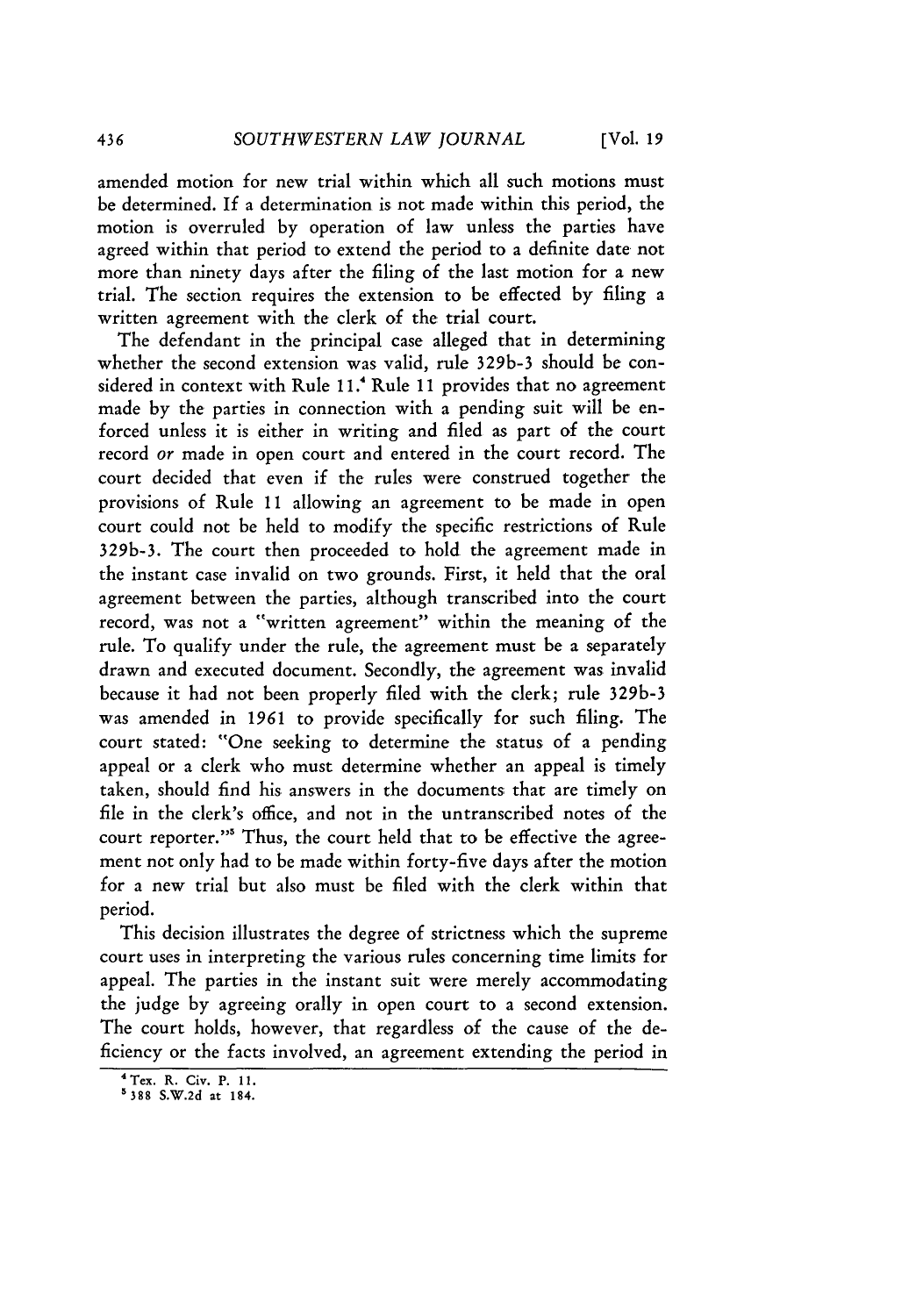which a motion for a new trial may be decided must precisely adhere to the provisions of rule 329b-3.<sup>6</sup>

*J.w.c.*

437

# **Real Property** - Five-Year Statute of Limitations -Quitclaim Deed

Respondent brought a trespass to try title suit to recover title and possession of land situated in Randall County, Texas. Respondent alleged title **by** adverse possession and pleaded both the five' and ten<sup>2</sup>-year statutes of limitations. The trial court found for respondent on both the five and ten-year statutes. The court of civil appeals affirmed the judgment below on the basis of the five-year statute.<sup>3</sup> *Held, reversed:* Respondent failed to establish title under the fiveyear statute because a quitclaim deed is insufficient to constitute a "deed or deeds" under that statute. *Porter v. Wilson,* **389 S.W.2d 650** (Tex. 1965).

In *Cunningham v. Frandtzen'* the supreme court expressed the reasons for having several statutes of limitations fixing varying lengths of time required to gain title **by** adverse possession. "In fixing the different periods of limitation in our statute, the legislature regulated the force and effect to be given to adverse possession of land **by** the degree of merits in the title under which it was held and claimed, requiring the longer possession in proportion to the weakness of the

Every suit to recover real estate as against a person having peaceable and adverse possession thereof, cultivating, using or enjoying the same, and paying taxes thereon, if any, and claiming under a deed or deeds duly registered, shall be instituted within five years next after cause of action shall have accrued, and not afterward.

<sup>3</sup> 371 S.W.2d 611 (Tex. Civ. App. 1963).<br><sup>4</sup> 26 Tex. 34 (1861).

**<sup>&</sup>quot;** The trial judge attempted to remedy the ineffective oral extension agreement by use of a nunc pro tunc order. He signed the order on September 29 and ordered the clerk to file it as of September 22, the day before the first extension expired. The supreme court rejected this attempt saying: "A judge's order which fails to meet the requirements for a written agreement signed by the parties and which is not timely filed with the clerk is not a compliance with Rule 329b." **388** S.W.2d at 185.

A dissenting opinion by Justice Greenhill points out the seeming inequity in the decision. "It is shocking to me that this gentlemen's agreement, made in open court, at the request and order of the court, should not be binding. I would construe Rule **11** with Rule 329b and would hold that the record was filed in time." **388** S.W.2d at 186.

Tex. Rev. Civ. Stat. Ann. art. *5509 (1958),* providing that:

<sup>&#</sup>x27;Tex. Rev. Civ. Stat. Ann. art. **5510 (1958),** providing a ten-year statute of limitations for actions brought to dispossess adverse possessors holding no recorded deed.